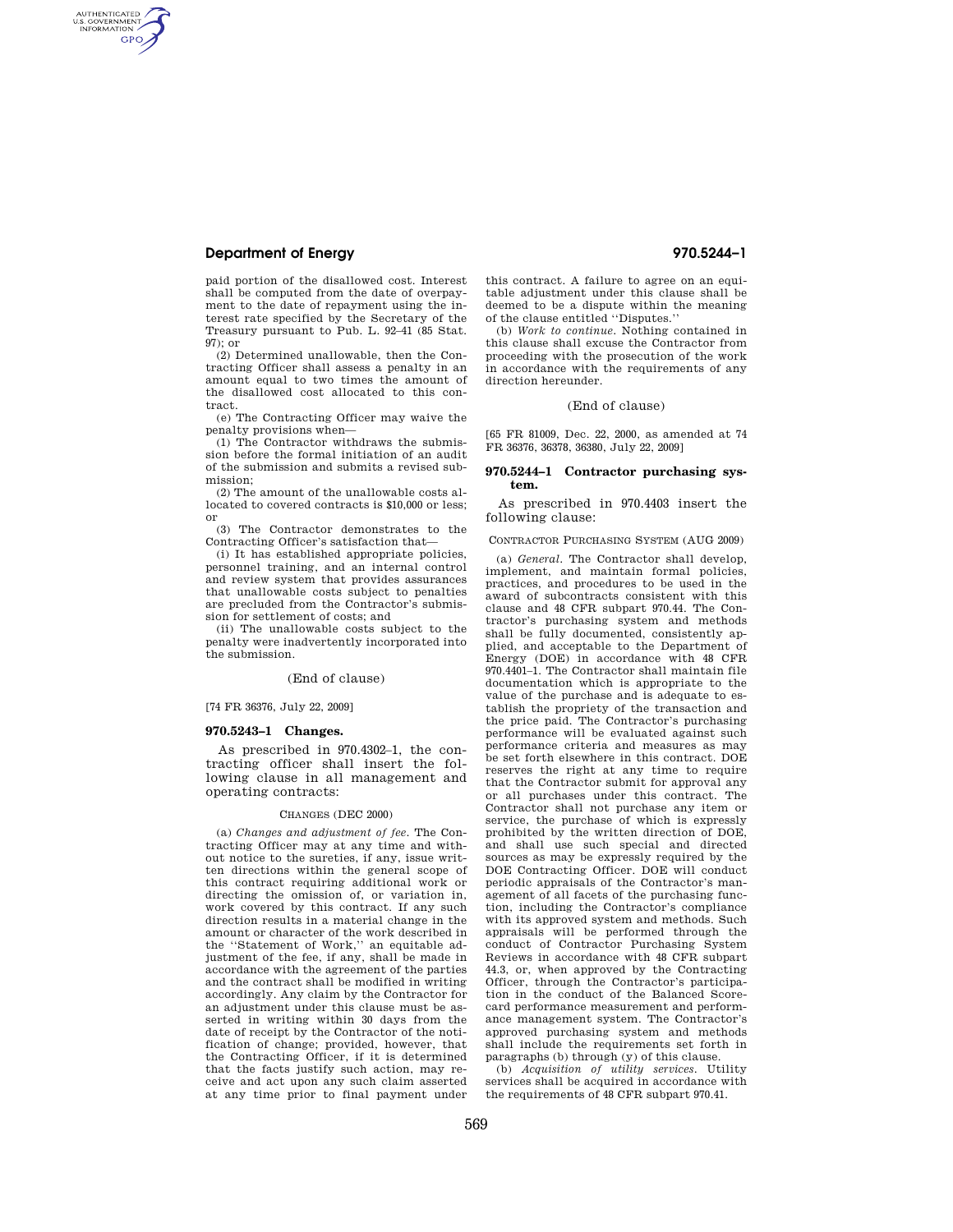**970.5244–1 48 CFR Ch. 9 (10–1–10 Edition)** 

(c) *Acquisition of real property.* Real property shall be acquired in accordance with 48 CFR subpart 917.74.

(d) *Advance notice of proposed subcontract awards.* Advance notice shall be provided in accordance with 48 CFR 970.4401–3.

(e) *Audit of subcontractors.* (1) The Contractor shall provide for—

(i) Periodic post-award audit of cost-reimbursement subcontractors at all tiers; and

(ii) Audits, where necessary, to provide a valid basis for pre-award or cost or price analysis.

(2) Responsibility for determining the costs allowable under each cost-reimbursement subcontract remains with the contractor or next higher-tier subcontractor. The Contractor shall provide, in appropriate cases, for the timely involvement of the Contractor and the DOE Contracting Officer in resolution of subcontract cost allowability.

(3) Where audits of subcontractors at any tier are required, arrangements may be made to have the cognizant Federal agency perform the audit of the subcontract. These arrangements shall be made administratively between DOE and the other agency involved and shall provide for the cognizant agency to audit in an appropriate manner in light of the magnitude and nature of the subcontract. In no case, however, shall these arrangements preclude determination by the DOE Contracting Officer of the allowability or unallowability of subcontractor costs claimed for reimbursement by the Contractor.

(4) Allowable costs for cost reimbursable subcontracts are to be determined in accordance with the cost principles of 48 CFR Part 31, appropriate for the type of organization to which the subcontract is to be awarded, as supplemented by 48 CFR part 931. Allowable costs in the purchase or transfer from contractor-affiliated sources shall be determined in accordance with 48 CFR 970.4402–3 and 48 CFR 31.205–26(e).

(f) *Bonds and insurance.* (1) The Contractor shall require performance bonds in penal amounts as set forth in 48 CFR 28.102–2(a) for all fixed-priced and unit-priced construction subcontracts in excess of \$100,000. The Contractor shall consider the use of performance bonds in fixed-price non-construction subcontracts, where appropriate.

(2) For fixed-price, unit-priced and cost reimbursement construction subcontracts in excess of \$100,000, a payment bond shall be obtained on Standard Form 25A modified to name the Contractor as well as the United States of America as obligees. The penal amounts shall be determined in accordance with 48 CFR 28 102-2(b).

(3) For fixed-price, unit-priced and cost-reimbursement construction subcontracts greater than \$25,000, but not greater than \$100,000, the Contractor shall select two or more of the payment protections at 48 CFR 28.102–1(b), giving particular consideration to the inclusion of an irrevocable letter of credit as one of the selected alternatives.

(4) A subcontractor may have more than one acceptable surety in both construction and other subcontracts, provided that in no case will the liability of any one surety exceed the maximum penal sum for which it is qualified for any one obligation. For subcontracts other than construction, a co-surety (two or more sureties together) may reinsure amounts in excess of their individual capacity, with each surety having the required underwriting capacity that appears on the list of acceptable corporate sureties.

(g) *Buy American.* The Contractor shall comply with the provisions of the Buy American Act as reflected in 48 CFR 52.225–1 and 48 CFR 52.225–9. The Contractor shall forward determinations of non-availability of individual items to the DOE Contracting Officer for approval. Items in excess of \$100,000 require the prior concurrence of the Head of Contracting Activity. If, however, the Contractor has an approved purchasing system, the Head of the Contracting Activity may authorize the Contractor to make determinations of non-availability for individual items valued at \$100,000 or less.

(h) *Construction and architect-engineer subcontracts.* (1) *Independent Estimates.* A detailed, independent estimate of costs shall be prepared for all construction work to be subcontracted.

(2) *Specifications.* Specifications for construction shall be prepared in accordance with the DOE publication entitled ''General Design Criteria Manual.''

(3) *Prevention of conflict of interest.* (i) The Contractor shall not award a subcontract for construction to the architect-engineer firm or an affiliate that prepared the design. This prohibition does not preclude the award of a ''turnkey'' subcontract so long as the subcontractor assumes all liability for defects in design and construction and consequential damages.

(ii) The Contractor shall not award both a cost-reimbursement subcontract and a fixedprice subcontract for construction or architect-engineer services or any combination thereof to the same firm where those subcontracts will be performed at the same site.

(iii) The Contractor shall not employ the construction subcontractor or an affiliate to inspect the firm's work. The contractor shall assure that the working relationships of the construction subcontractor and the subcontractor inspecting its work and the authority of the inspector are clearly defined.

(i) *Contractor-affiliated sources.* Equipment, materials, supplies, or services from a contractor-affiliated source shall be purchased or transferred in accordance with 48 CFR 970.4402–3.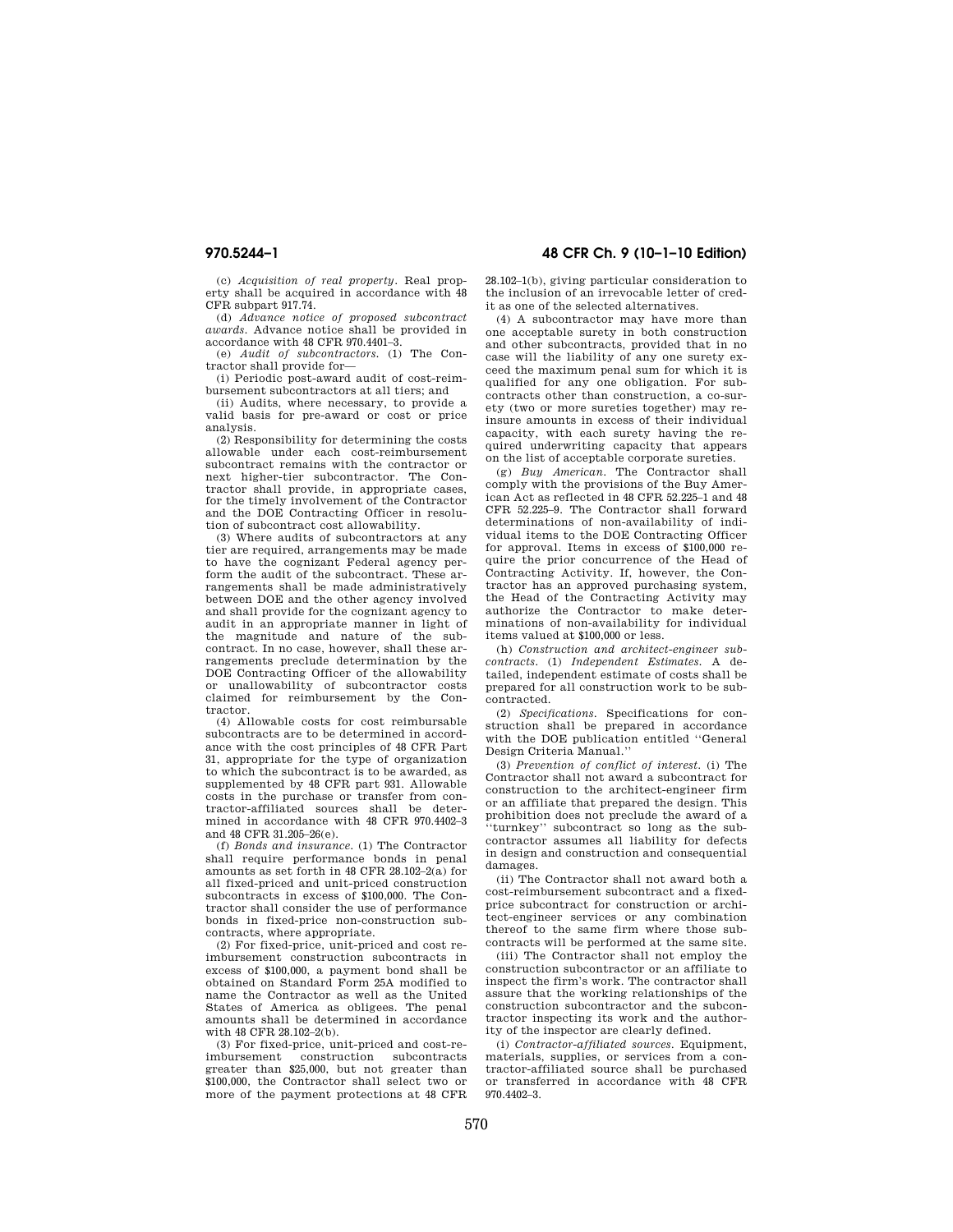# **Department of Energy 970.5244–1**

(j) *Contractor-subcontractor relationship.* The obligations of the Contractor under paragraph (a) of this clause, including the development of the purchasing system and methods, and purchases made pursuant thereto, shall not relieve the Contractor of any obligation under this contract (including, among other things, the obligation to properly supervise, administer, and coordinate the work of subcontractors). Subcontracts shall be in the name of the Contractor, and shall not bind or purport to bind the Government.

(k) *Government property.* Identification, inspection, maintenance, protection, and disposition of Government property shall conform with the policies and principles of 48 CFR part 45, 48 CFR part 945, the Federal Property Management Regulations, 41 CFR chapter 101, the DOE Property Management Regulations, 41 CFR chapter 109, and their contracts.

(l) *Indemnification.* Except for Price-Anderson Nuclear Hazards Indemnity, no subcontractor may be indemnified except with the prior approval of the Senior Procurement Executive.

(m) *Leasing of motor vehicles.* Contractors shall comply with 48 CFR subpart 8.11 and 48 CFR subpart 908.11.

(n) [Reserved]

(o) *Management, acquisition and use of information resources.* Requirements for automatic data processing resources and telecommunications facilities, services, and equipment, shall be reviewed and approved in accordance with applicable DOE Orders and regulations regarding information resources.

(p) *Priorities, allocations and allotments.* Priorities, allocations and allotments shall be extended to appropriate subcontracts in accordance with the clause or clauses of this contract dealing with priorities and allocations.

(q) *Purchase of special items.* Purchase of the following items shall be in accordance with the following provisions of 48 CFR subpart 8.5, 48 CFR subpart 908.71, Federal Management Regulation 41 CFR part 102, and the Federal Property Management Regulation 41 CFR chapter 101:

(1) Motor vehicles—48 CFR 908.7101

(2) Aircraft—48 CFR 908.7102

(3) Security Cabinets—48 CFR 908.7106

(4) Alcohol—48 CFR 908.7107

(5) Helium—48 CFR subpart 8.5

(6) Fuels and packaged petroleum products—48 CFR 908.7109

(7) Coal—48 CFR 908.7110

(8) Arms and Ammunition—48 CFR 908.7111

(9) Heavy Water—48 CFR 908.7121(a)

(10) Precious Metals—48 CFR 908.7121(b)

(11) Lithium—48 CFR 908.7121(c)

(12) Products and services of the blind and severely handicapped—41 CFR 101–26.701

(r) *Purchase versus lease determinations.*  Contractors shall determine whether required equipment and property should be purchased or leased, and establish appropriate thresholds for application of lease versus purchase determinations. Such determinations shall be made—

(1) At time of original acquisition;

(2) When lease renewals are being considered; and

(3) At other times as circumstances warrant.

(s) *Quality assurance.* Contractors shall provide no less protection for the Government in its subcontracts than is provided in the prime contract.

(t) *Setoff of assigned subcontractor proceeds.*  Where a subcontractor has been permitted to assign payments to a financial institution, the assignment shall treat any right of setoff in accordance with 48 CFR 932.803.

(u) *Strategic and critical materials.* The Contractor may use strategic and critical materials in the National Defense Stockpile.

(v) *Termination.* When subcontracts are terminated as a result of the termination of all or a portion of this contract, the Contractor shall settle with subcontractors in conformity with the policies and principles relating to settlement of prime contracts in 48 CFR subparts 49.1, 49.2 and 49.3. When subcontracts are terminated for reasons other than termination of this contract, the Contractor shall settle such subcontracts in general conformity with the policies and principles in 48 CFR subparts 49.1, 49.2, 49.3 and 49.4. Each such termination shall be documented and consistent with the terms of this contract. Terminations which require approval by the Government shall be supported by accounting data and other information as may be directed by the Contracting Officer.

(w) *Unclassified controlled nuclear information.* Subcontracts involving unclassified uncontrolled nuclear information shall be treated in accordance with 10 CFR part 1017.

(x) *Subcontract flowdown requirements.* In addition to terms and conditions that are included in the prime contract which direct application of such terms and conditions in appropriate subcontracts, the Contractor shall include the following clauses in subcontracts, as applicable:

(1) Davis-Bacon clauses prescribed in 48 CFR 22.407.

(2) Foreign Travel clause prescribed in 48 CFR 952.247–70.

(3) Counterintelligence clause prescribed in 48 CFR 970.0404–4(a).

(4) Service Contract Act clauses prescribed in 48 CFR 22.1006.

(5) State and local taxes clause prescribed in 48 CFR 970.2904–1.

(6) Cost or pricing data clauses prescribed in 48 CFR 970.1504–3–1(b).

(y) *Legal services.* Contractor purchases of litigation and other legal services are subject to the requirements in 10 CFR part 719 and the requirements of this clause.